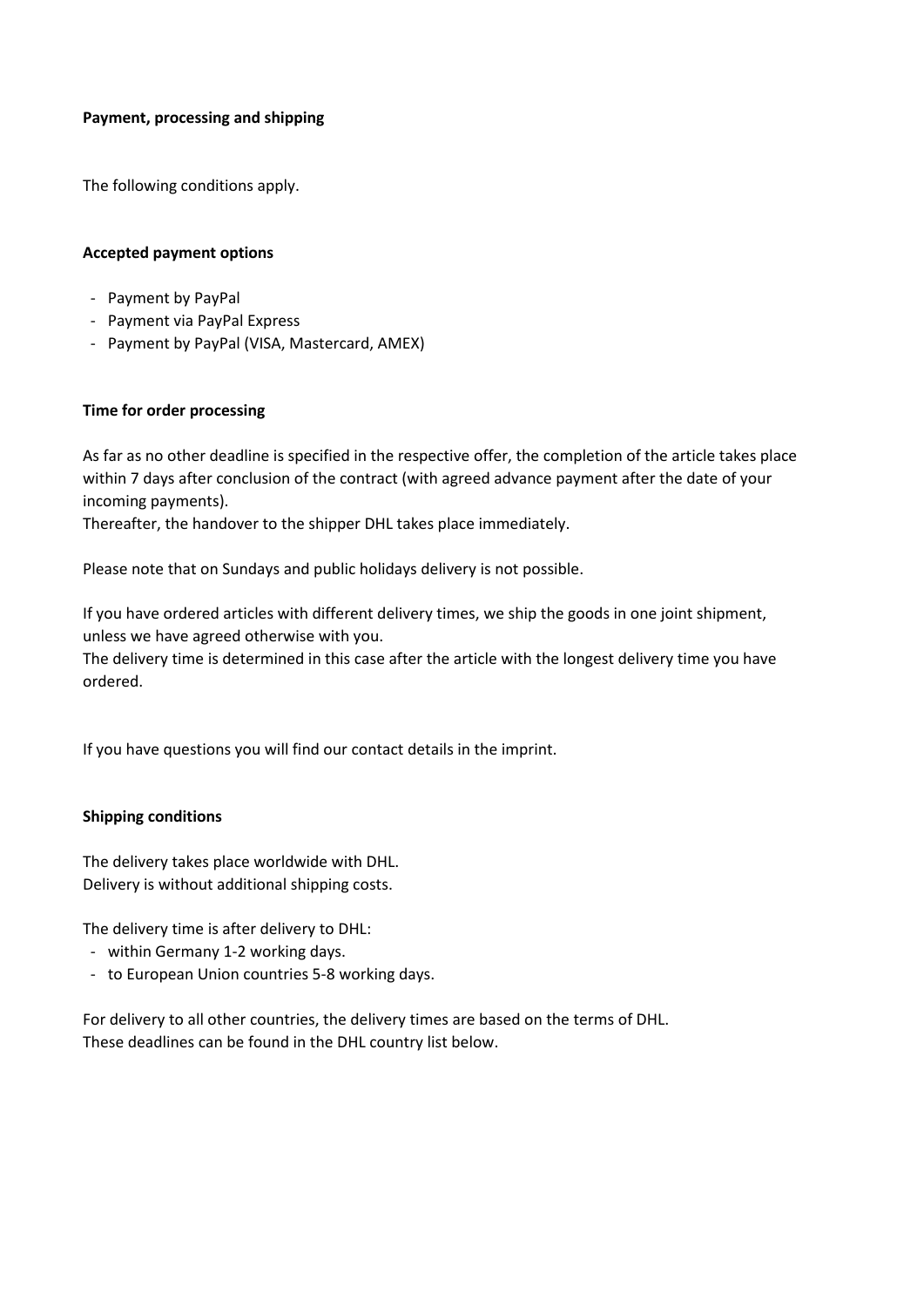| countries                                              | <b>ISO CODE 2ALPHA</b> | running time<br>(working days) |
|--------------------------------------------------------|------------------------|--------------------------------|
|                                                        |                        |                                |
| angola                                                 | AO                     | 15                             |
| Antigua and Barbuda                                    | AG                     | $10 - 15$                      |
| <b>Equatorial Guinea</b>                               | GQ                     | $10 - 15$                      |
| Argentina                                              | AR                     | $7 - 10$                       |
| Armenia                                                | AM                     | $10 - 13$                      |
| Azerbaijan                                             | AZ                     | 8                              |
| Ethiopia                                               | ET                     | $6 - 8$                        |
| Australia                                              | AU                     | $7-9$                          |
| <b>Heard and McDonald Islands</b>                      | HM                     | $7 - 9$                        |
| Lord Howe Islands                                      | AU                     | $7-9$                          |
| Norfolk island                                         | <b>NF</b>              | $7-9$                          |
| Tasmania                                               | AU                     | $7-9$                          |
| Christmas island                                       | <b>CX</b>              | $7-9$                          |
| Cocos Islands, Keeling islands                         | CC                     | $7-9$                          |
| <b>Bahamas</b>                                         | <b>BS</b>              | $6 - 10$                       |
| bahrain                                                | BH                     | $6 - 8$                        |
| Bangladesh                                             | <b>BD</b>              | $10 - 15$                      |
| <b>Barbados</b>                                        | <b>BB</b>              | $6 - 10$                       |
| belarus                                                | BY                     | $4 - 7$                        |
| Belgium                                                | <b>BE</b>              | 2                              |
| belize                                                 | <b>BZ</b>              | $8 - 13$                       |
| Benin                                                  | <b>BJ</b>              | $10 - 15$                      |
| bhutan                                                 | <b>BT</b>              | $8 - 10$                       |
| <b>Bolivia</b>                                         | <b>BO</b>              | $6 - 10$                       |
| Bosnia and Herzegovina                                 | <b>BA</b>              | $5 - 7$                        |
| Botswana                                               | BW                     | $8 - 10$                       |
| <b>Brazil</b>                                          | <b>BR</b>              | $9 - 12$                       |
| Brunei Darussalam                                      | <b>BN</b>              | $6-8$                          |
| <b>Bulgaria</b>                                        | BG                     | $4 - 5$                        |
| <b>Burkina Faso</b>                                    | <b>BF</b>              | $10 - 12$                      |
| burundi                                                | BI                     | $8 - 12$                       |
| Chile                                                  | CL                     | $6-8$                          |
| China, People's Republic (excluding Hong Kong, Taiwan) | CN                     | $8 - 11$                       |
| Cook Islands                                           | СK                     | $6-8$                          |
| Costa Rica                                             | CR                     | $6-8$                          |
| Côte d'Ivoire                                          | CI                     | $6 - 8$                        |
| Denmark                                                | DK                     | $2 - 3$                        |
| Faroe                                                  | FO                     | $5 - 7$                        |
| Greenland                                              | GL                     | $5 - 7$                        |
| dominica                                               | <b>DM</b>              | $10 - 12$                      |
| Dominican Republic                                     | DO                     | 15                             |
| Djibouti                                               | DJ                     | $8 - 10$                       |
| ecuador                                                | EC                     | 15                             |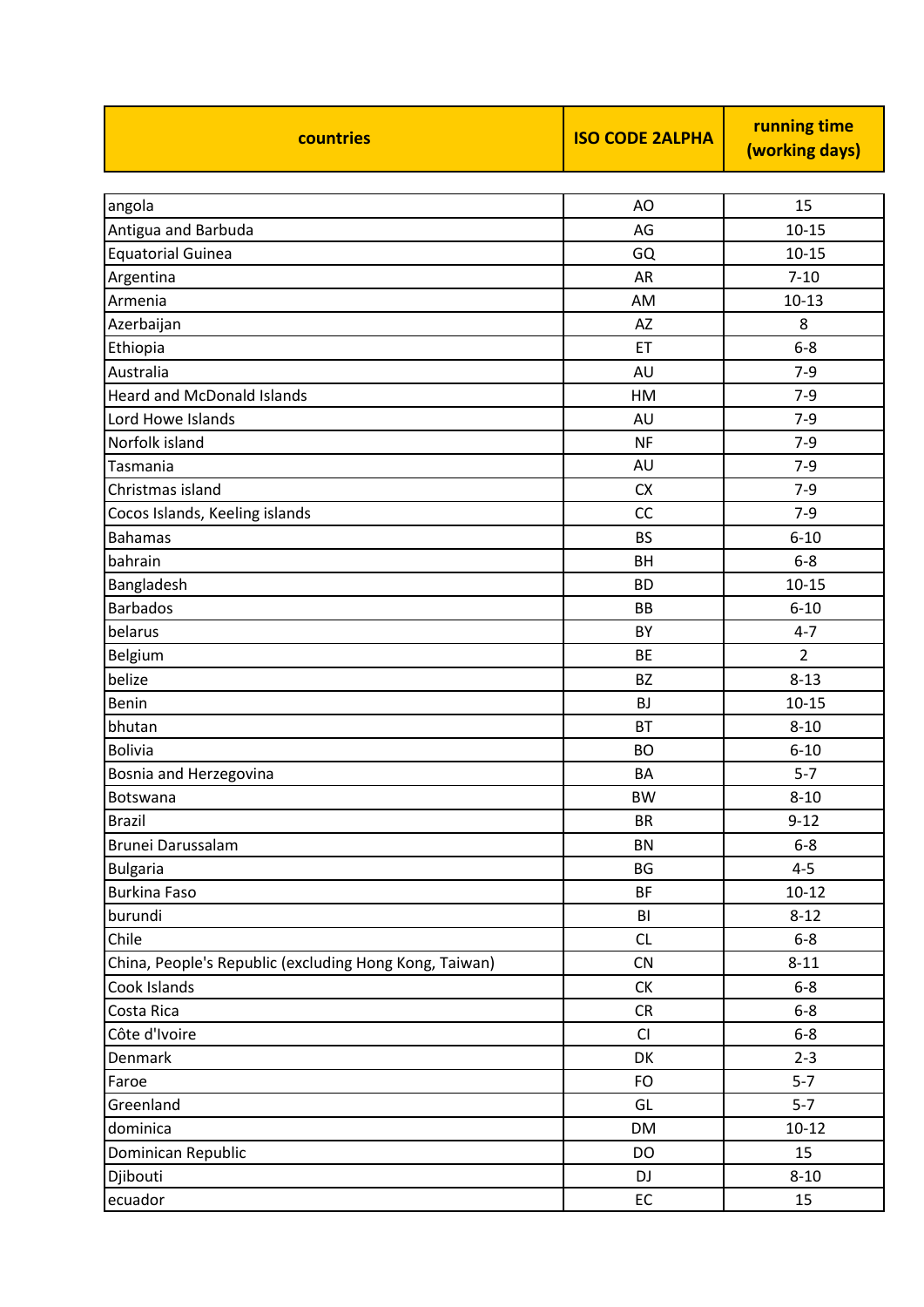| El Salvador                     | SV        | $8 - 10$       |
|---------------------------------|-----------|----------------|
| eritrea                         | ER        | $6-8$          |
| Estonia                         | EE        | $3 - 4$        |
| Fiji                            | FJ        | $10 - 12$      |
| Finland                         | F1        | $\overline{4}$ |
| Åland Islands                   | AX        | $\overline{4}$ |
| France                          | <b>FR</b> | 3              |
| French Guiana                   | GF        | $10 - 15$      |
| French Polynesia                | PF        | $10 - 15$      |
| guadeloupe                      | GP        | $10 - 15$      |
| Martinique                      | <b>MQ</b> | $10 - 15$      |
| mayotte                         | YT        | $10 - 15$      |
| Caledonia                       | <b>NC</b> | $10 - 15$      |
| Reunion                         | <b>RE</b> | $7 - 10$       |
| Saint-Barthélemy                | <b>BL</b> | $10 - 15$      |
| Saint Martin                    | MF        | $10 - 15$      |
| St. Pierre and Miquelon         | PM        | $10 - 15$      |
| Wallis and Futuna               | WF        | $10 - 15$      |
| Gabon                           | GA        | $8 - 10$       |
| Gambia                          | GM        | $8 - 10$       |
| Georgia                         | <b>GE</b> | $7 - 10$       |
| Ghana                           | GH        | $8 - 10$       |
| grenada                         | GD        | $11 - 15$      |
| Greece                          | GR        | $6-8$          |
| <b>Mount Athos</b>              | GR        | $5 - 7$        |
| <b>Great Britain</b>            | GB        | $2 - 3$        |
| anguilla                        | AI        | $10 - 15$      |
| Ascension                       | SH        | 14-19          |
| Bermuda                         | <b>BM</b> | $6 - 12$       |
| Falkland Islands                | FK.       | $8 - 12$       |
| guernsey                        | GG        | $2 - 3$        |
| Gibraltar                       | GI        | $4 - 7$        |
| jersey                          | JE.       | $2 - 3$        |
| Virgin Islands                  | VG        | $10 - 15$      |
| Cayman Islands                  | KY        | $10 - 15$      |
| montserrat                      | <b>MS</b> | $10 - 15$      |
| Pitcairn Islands                | PN        | $10 - 15$      |
| St. Helena                      | <b>SH</b> | 14-19          |
| Tristan da Cunha                | <b>SH</b> | 14-19          |
| <b>Turks and Caicos Islands</b> | <b>TC</b> | $10 - 15$      |
| guam                            | GU        | $6 - 7$        |
| Guatemala                       | GT        | $8 - 10$       |
| Guinea                          | GN        | $9 - 11$       |
| Guinea-Bissau                   | GW        | $10 - 12$      |
| Guyana                          | GY        | $8 - 15$       |
| Haiti                           | HT        | $8 - 10$       |
| Honduras                        | HN        | $8 - 10$       |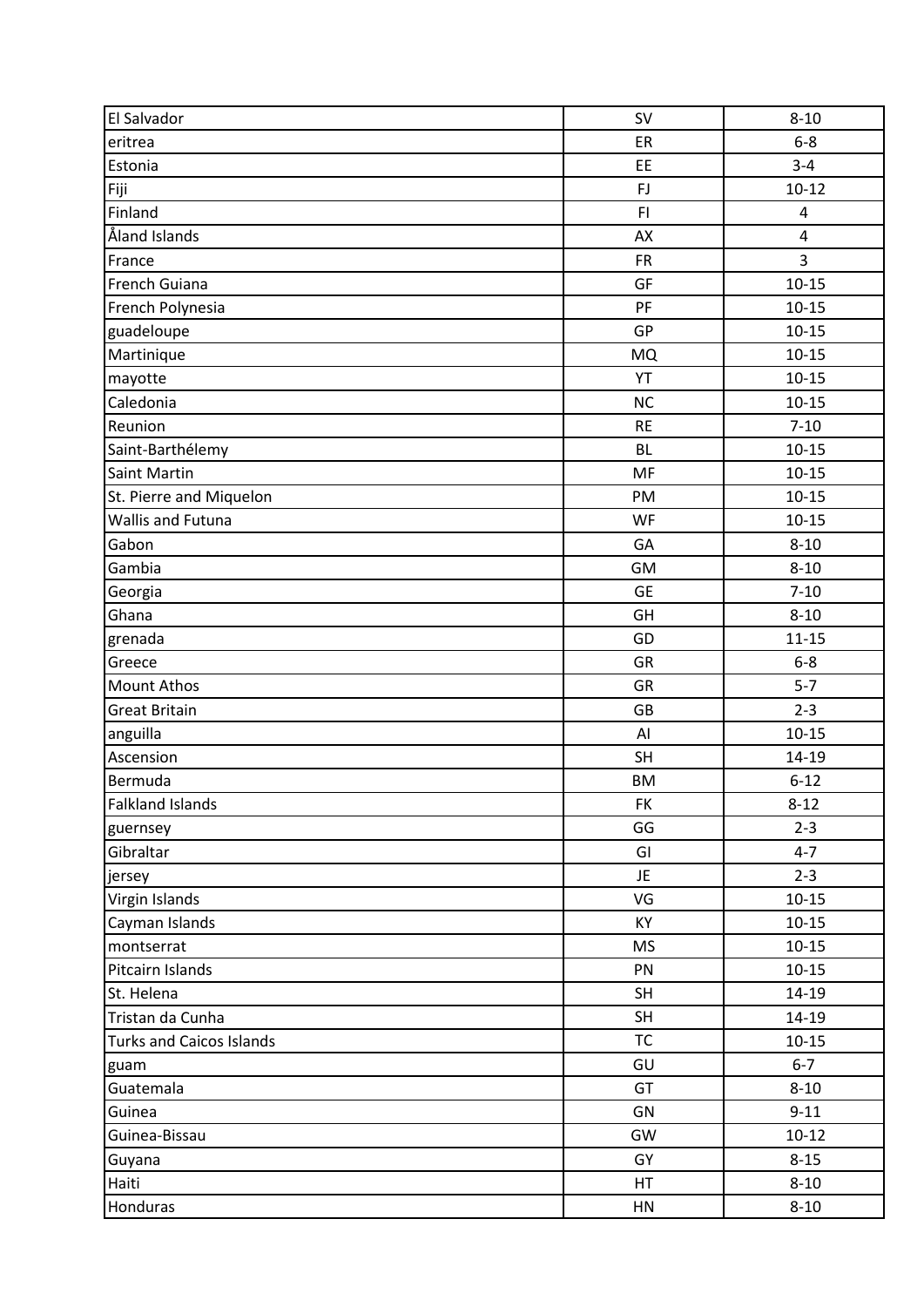| Hong Kong                  | HK                                | 9                        |
|----------------------------|-----------------------------------|--------------------------|
| India                      | IN                                | $8 - 10$                 |
| Indonesia                  | ID                                | $8 - 10$                 |
| Iraq                       | IQ                                | $11 - 15$                |
| Iran                       | $\ensuremath{\mathsf{IR}}\xspace$ | $8 - 10$                 |
| Ireland                    | IE                                | $3 - 4$                  |
| Iceland                    | IS                                | $4 - 6$                  |
| Israel                     | IL                                | $12 - 16$                |
| Italy                      | IT                                | 3                        |
| Campione d'Italia          | IT                                | 3                        |
| Livigno                    | IT                                | 3                        |
| Jamaica                    | JM                                | $8 - 10$                 |
| Japan                      | <b>JP</b>                         | $\boldsymbol{6}$         |
| Yemen                      | YE                                | $10 - 15$                |
| Jordan                     | JO                                | 10                       |
| Cambodia                   | KH                                | $8 - 10$                 |
| Cameroon                   | <b>CM</b>                         | $10 - 12$                |
| Canada                     | CA                                | $5 - 7$                  |
| Cape Verde                 | CV                                | $10 - 15$                |
| Kazakhstan                 | KZ                                | $8 - 10$                 |
| Qatar                      | QA                                | $6-8$                    |
| Kenya                      | KE                                | $8 - 10$                 |
| Kyrgyzstan                 | KG                                | $10 - 15$                |
| kiribati                   | KI                                | $10 - 15$                |
| Colombia                   | CO                                | $8 - 12$                 |
| Comoros                    | KM                                | $8 - 12$                 |
| Congo, Democratic Republic | CD                                | $8 - 10$                 |
| Congo, Republic            | CG                                | $8 - 10$                 |
| Korea, North               | KP                                | $10 - 15$                |
| Korea, South               | KR                                | 6                        |
| Kosovo                     | $\overline{\phantom{a}}$          | $\overline{\phantom{a}}$ |
| Croatia                    | <b>HR</b>                         | $2 - 3$                  |
| Cuba                       | CU                                | $10 - 14$                |
| Kuwait                     | <b>KW</b>                         | $6-8$                    |
| Laos                       | LA                                | $10 - 15$                |
| Lesotho                    | LS.                               | $8 - 10$                 |
| Latvia                     | LV                                | $3 - 4$                  |
| Lebanon                    | LB                                | $6-8$                    |
| Liberia                    | ${\sf LR}$                        | $10 - 12$                |
| Libya                      | <b>LY</b>                         | $10 - 12$                |
| Liechtenstein              | $\mathsf{L}\mathsf{I}$            | $2 - 3$                  |
| Lithuania                  | LT.                               | $3 - 4$                  |
| Luxembourg                 | LU                                | $2 - 3$                  |
| Macau                      | <b>MO</b>                         | 6                        |
| Madagascar                 | MG                                | $10 - 12$                |
| Malawi                     | <b>MW</b>                         | $10 - 12$                |
| Malaysia                   | MY                                | $6-8$                    |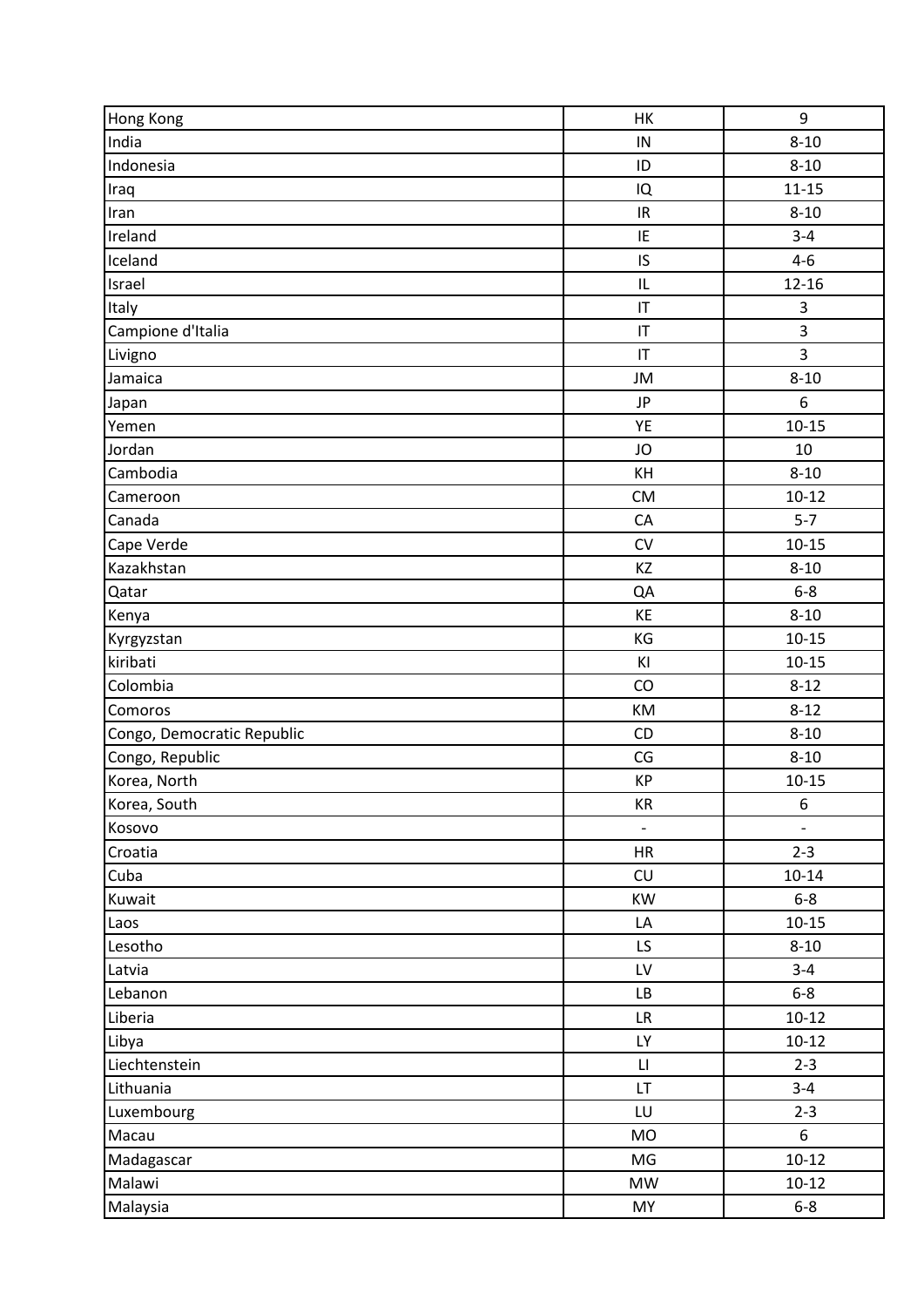| Maldives                                    | MV             | $8 - 10$       |
|---------------------------------------------|----------------|----------------|
| mali                                        | ML             | $8 - 10$       |
| Malta                                       | MT             | $4 - 6$        |
| Morocco                                     | MA             | $6-8$          |
| MA - Western Sahara                         | MA             | $6-8$          |
| Marshall Islands                            | MH             | $10 - 15$      |
| Mauritania                                  | <b>MR</b>      | $8 - 10$       |
| <b>Mauritius</b>                            | MU             | $6-8$          |
| Macedonia                                   | MK             | $5 - 7$        |
| Mexico                                      | <b>MX</b>      | $9 - 14$       |
| Micronesia (Federated States of Micronesia) | <b>FM</b>      | $10 - 12$      |
| Moldova, Republic                           | <b>MD</b>      | $5 - 7$        |
| monaco                                      | <b>MC</b>      | $3 - 4$        |
| Mongolia                                    | <b>MN</b>      | 10             |
| Montenegro, Republic                        | ME             | $4 - 7$        |
| Mozambique                                  | <b>MZ</b>      | $7 - 10$       |
| Myanmar                                     | <b>MM</b>      | $8 - 10$       |
| Namibia                                     | <b>NA</b>      | $6-8$          |
| nauru                                       | <b>NR</b>      | $10 - 15$      |
| Nepal                                       | <b>NP</b>      | $8 - 12$       |
| New Zealand                                 | <b>NZ</b>      | 8              |
| niue                                        | <b>NU</b>      | 8              |
| Tokelau                                     | TK             | 8              |
| Nicaragua                                   | N <sub>l</sub> | $8 - 10$       |
| Netherlands                                 | <b>NL</b>      | $\overline{2}$ |
| aruba                                       | AW             | $6-9$          |
| <b>Bonaire</b>                              | <b>BQ</b>      | $6-9$          |
| Curacao                                     | <b>CW</b>      | $6-9$          |
| Saba                                        | <b>BQ</b>      | $6-9$          |
| St. Eustatius                               | BQ             | 6-9            |
| St. Maarten                                 | SX             | $6-9$          |
| Niger                                       | <b>NE</b>      | $8 - 11$       |
| Nigeria                                     | <b>NG</b>      | $8 - 10$       |
| Northern Mariana Islands                    | <b>MP</b>      | $6 - 7$        |
| Norway                                      | <b>NO</b>      | $4 - 5$        |
| Svalbard (Spitsbergen) & Jan Mayen          | SJ             | $4 - 5$        |
| <b>Bouvet Island</b>                        | BV             | $4 - 5$        |
| Austria                                     | AT             | $\overline{2}$ |
| Oman                                        | <b>OM</b>      | $6 - 8$        |
| East Timor                                  | <b>TL</b>      | $6-8$          |
| Pakistan                                    | PK             | $7 - 10$       |
| Palestinian Territory                       | <b>PS</b>      | $6 - 10$       |
| palau                                       | PW             | $6 - 7$        |
| Panama                                      | PA             | $6-8$          |
| Papua New Guinea                            | PG             | $7 - 10$       |
| Paraguay                                    | PY             | 8              |
| Peru                                        | PE             | $7 - 10$       |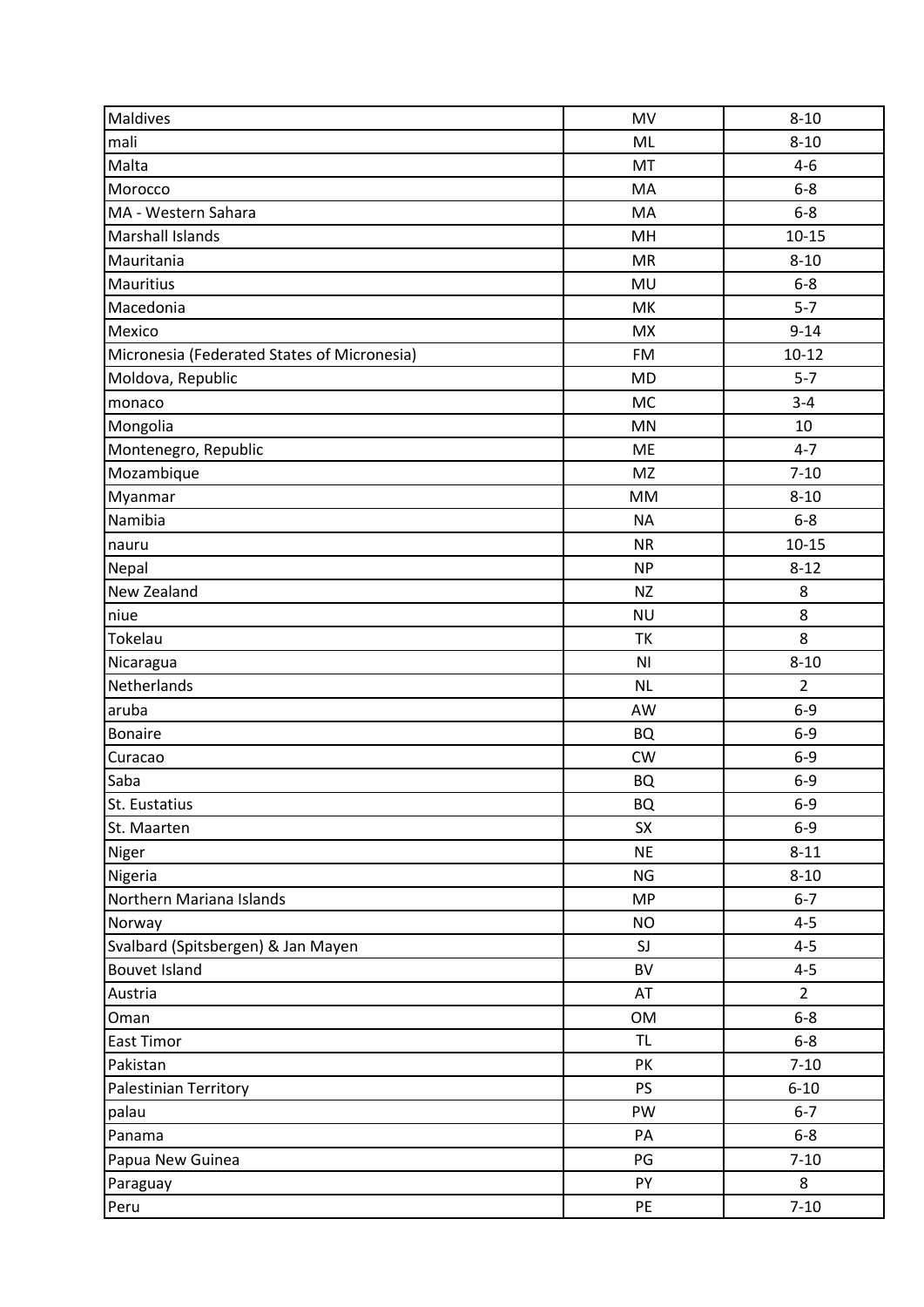| Philippines                    | PH        | $8 - 10$       |
|--------------------------------|-----------|----------------|
| Poland                         | PL        | $2 - 3$        |
| Portugal                       | PT        | $4 - 5$        |
| Azores                         | PT        | $7 - 8$        |
| Madeira                        | PT        | $6 - 7$        |
| <b>Puerto Rico</b>             | PR        | $6 - 7$        |
| Rwanda                         | <b>RW</b> | $8 - 10$       |
| Romania                        | <b>RO</b> | $3 - 4$        |
| <b>Russian Federation</b>      | <b>RU</b> | $5 - 15$       |
| Solomon Islands                | <b>SB</b> | $10 - 15$      |
| Zambia                         | ZM        | $8 - 10$       |
| Samoa                          | WS        | $10 - 15$      |
| San Marino                     | SM        | $5-8$          |
| Sao Tome and Principe          | <b>ST</b> | $9 - 11$       |
| Saudi Arabia, Kingdom          | SA        | $6-9$          |
| Sweden                         | <b>SE</b> | 3              |
| Switzerland                    | <b>CH</b> | $\overline{2}$ |
| Senegal                        | SN        | $8 - 11$       |
| Serbia, Republic               | <b>RS</b> | $4 - 7$        |
| Seychelles                     | SC        | $6-9$          |
| Sierra Leone                   | <b>SL</b> | $7 - 10$       |
| Zimbabwe                       | ZW        | $6-9$          |
| Singapore, Republic            | SG        | $3 - 5$        |
| Slovakia                       | SK        | 3              |
| Slovenia                       | SI        | 3              |
| Somalia                        | SO        | $\overline{a}$ |
| Spain                          | ES        | $4 - 5$        |
| Ceuta                          | ES        | $4 - 7$        |
| Canary Islands                 | ES        | $4 - 7$        |
| Melilla                        | ES        | $4 - 7$        |
| Sri Lanka                      | LK        | $6-8$          |
| St. Kitts and Nevis            | KN        | $8 - 10$       |
| St. Lucia                      | LC        | $8 - 10$       |
| St. Vincent and the Grenadines | VC        | $8 - 10$       |
| South Africa                   | ZA        | $8 - 12$       |
| sudan                          | SD        | $\overline{7}$ |
| South Sudan                    | SS        | $\overline{7}$ |
| suriname                       | SR        | $8 - 10$       |
| Swaziland                      | SZ        | $6-9$          |
| Syria                          | SY        | $6-8$          |
| Tajikistan                     | TJ        | $8 - 10$       |
| Taiwan                         | <b>TW</b> | $6-8$          |
| Tanzania                       | <b>TZ</b> | $7 - 10$       |
| Thailand                       | <b>TH</b> | $6-8$          |
| togo                           | TG        | $7 - 10$       |
| tonga                          | <b>TO</b> | $10 - 15$      |
| <b>Trinidad and Tobago</b>     | TT        | $8 - 10$       |